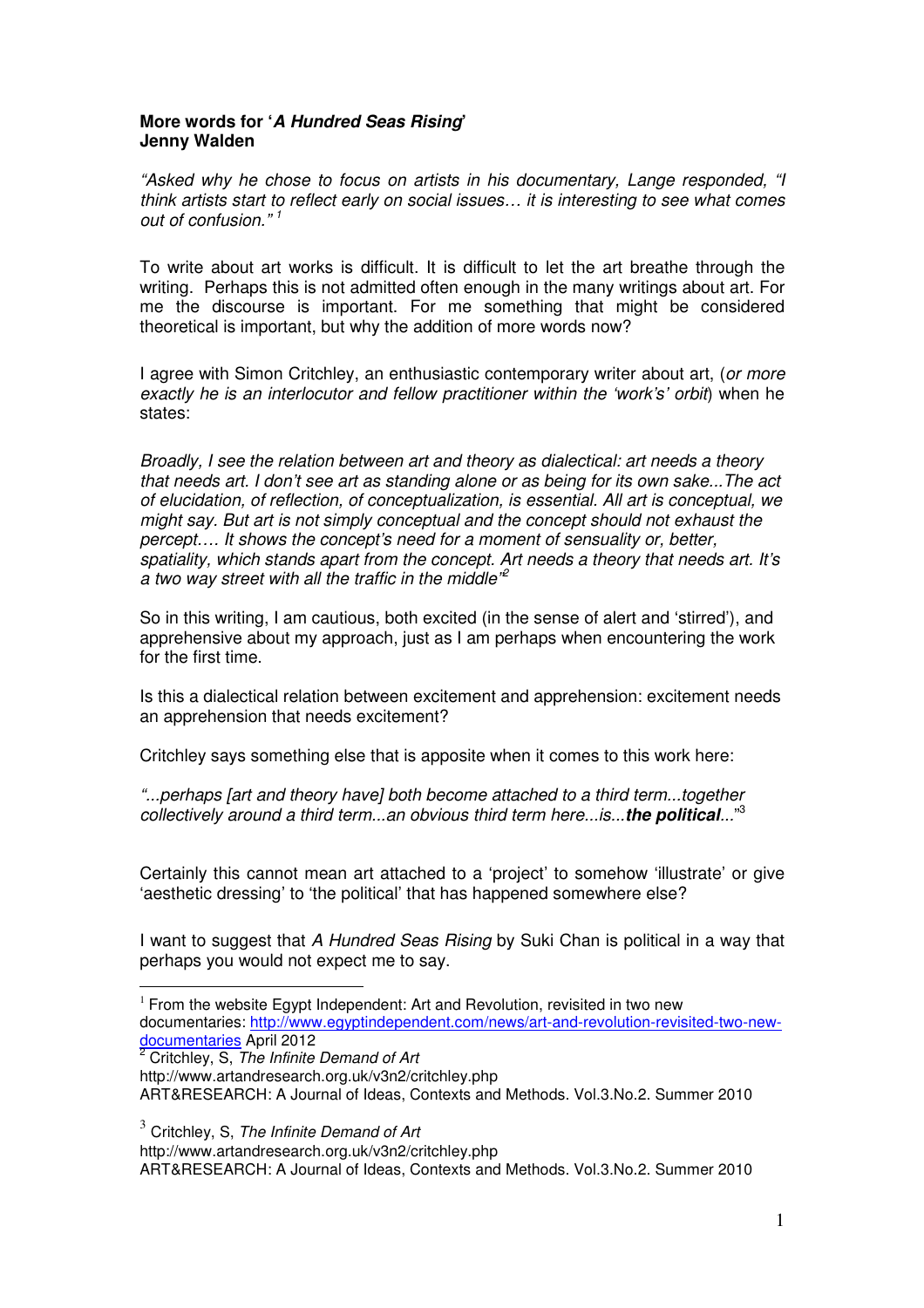A Hundred Seas Rising is a work that is political in the experience of it.

When I think of the political as an experience I do go back to the Ancient Greek sense of the polis as a space and place for the coming together, 'the gathering of individuals for the sake of seeking a common good and a community of just 'ends'. Yet, importantly, this is the polis as a certain dynamic and duration in the tying and untying of a 'community of difference', of togetherness without dissolving limits and resistances...like a hundred seas rising.

Here is Simon Critchley again:

"… [Art] has become a key space in culture for the thinking through of the nature, the possibility, the limitations, and most importantly, the memory of resistance."<sup>4</sup>

For me, here, with A Hundred Seas Rising around me, this 'thinking through' is a material working through. I might say, in this instance, the attention of the work to individual words, individual voices, and the gathering of sounds, the space, the objects in the space, the relationship between the particular nature of the installed school room with its memories of order, chaos, and indeed resistance, in and towards the literally resonating and stirring but importantly, not simply startling, rise of sound and then its fall, are the material factors of the political (as in our polis) experience of the work.

I have recently been discussing art and experience with a fellow writer friend. Experience has become a feature of art's practice and its institutions recently, with much store being set by notions of 'experience' for the spectator, to which museums and galleries must attend. That great  $20<sup>th</sup>$  century thinker of experience, Walter Benjamin was cautious about experience, both excited and apprehensive, I might say. Alert to the possibilities and the 'dangers' of experience. Benjamin was mindful of two kinds of experience; the immediate or 'startling' experience of the 'event' that characterized the modern urban world and its modes of 'expressing' collective identity and experience understood as gathered even if minutely over duration and space that was the mark of reflection and memory.<sup>5</sup>

Whilst for Benjamin, the first type effected momentary excitation; it was a finite and transitory experience unable to provide time and space for thought and reflection or an inkling of the circumstances that actually shape the experience. It was a type of experience in which people might find their 'expression' but nothing else. The second type of experience was lasting (had duration) and 'infinite' in the sense that it opened to the before and after, giving room for knowledge and recollection again: an experience that Martin Jay elucidates as "involving…a potential learning process

l.

http://www.artandresearch.org.uk/v3n2/critchley.php

ART&RESEARCH: A Journal of Ideas, Contexts and Methods. Vol.3.No.2. Summer 2010

 $<sup>4</sup>$  Critchley, S, The Infinite Demand of Art</sup>

 $^5$  Benjamin, Walter, 'The Work of Art in the Age of Mechanical Reproduction' in Benjamin, W., Illuminations Translated by Zohn, Harry, 219-253.London: Jonathan Cape, 1970